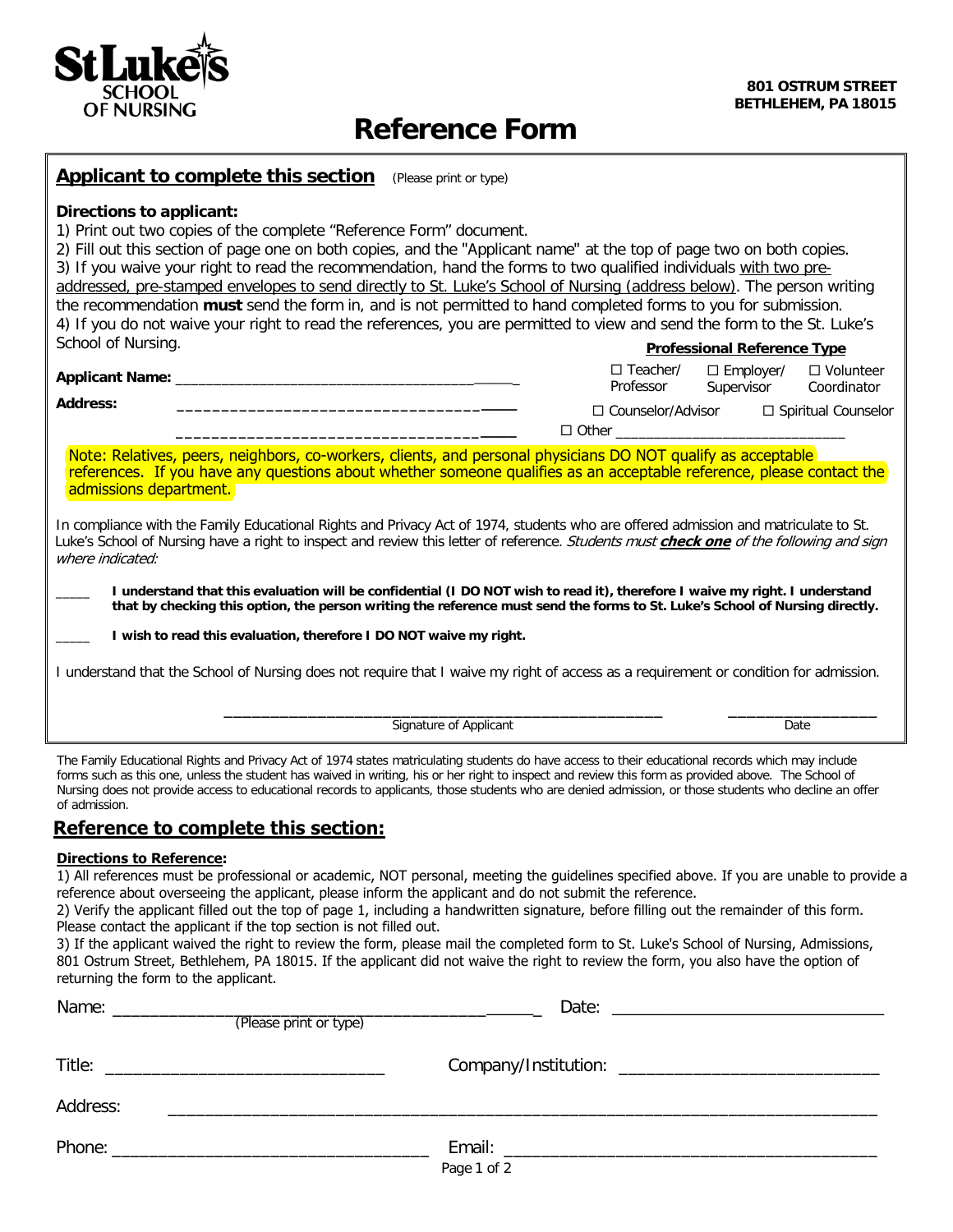1. How long have you known the applicant? \_\_\_\_\_\_\_\_\_\_\_\_\_\_\_\_\_\_\_\_\_\_\_\_\_\_\_\_\_\_\_\_\_\_\_\_\_\_\_\_\_\_\_\_\_\_\_\_

How did you oversee the applicant? Please provide your title, specifics about where and how. This can include the Institution/course the applicant was your student, the company/unit where you supervised the student, or the project you oversaw the applicant volunteering. Personal references are not acceptable.

What characteristics does the applicant possess that would lead to success in nursing? 2.

\_\_\_\_\_\_\_\_\_\_\_\_\_\_\_\_\_\_\_\_\_\_\_\_\_\_\_\_\_\_\_\_\_\_\_\_\_\_\_\_\_\_\_\_\_\_\_\_\_\_\_\_\_\_\_\_\_\_\_\_

What characteristics does the applicant exhibit that might negatively affect the applicant's success in nursing? 3.

\_\_\_\_\_\_\_\_\_\_\_\_\_\_\_\_\_\_\_\_\_\_\_\_\_\_\_\_\_\_\_\_\_\_\_\_\_\_\_\_\_\_\_\_\_\_\_\_\_\_\_\_\_\_\_\_\_\_\_\_\_\_\_\_ \_\_\_\_\_\_\_\_\_\_\_\_\_\_\_\_\_\_\_\_\_\_\_\_\_\_\_\_\_\_\_\_\_\_\_\_\_\_\_\_\_\_\_\_\_\_\_\_\_\_\_\_\_\_\_\_\_\_\_\_\_\_\_\_ \_\_\_\_\_\_\_\_\_\_\_\_\_\_\_\_\_\_\_\_\_\_\_\_\_\_\_\_\_\_\_\_\_\_\_\_\_\_\_\_\_\_\_\_\_\_\_\_\_\_\_\_\_\_\_\_\_\_\_\_\_\_\_\_

\_\_\_\_\_\_\_\_\_\_\_\_\_\_\_\_\_\_\_\_\_\_\_\_\_\_\_\_\_\_\_\_\_\_\_\_\_\_\_\_\_\_\_\_\_\_\_\_\_\_\_\_\_\_\_\_\_\_\_\_\_\_\_\_ \_\_\_\_\_\_\_\_\_\_\_\_\_\_\_\_\_\_\_\_\_\_\_\_\_\_\_\_\_\_\_\_\_\_\_\_\_\_\_\_\_\_\_\_\_\_\_\_\_\_\_\_\_\_\_\_\_\_\_\_\_\_\_\_ \_\_\_\_\_\_\_\_\_\_\_\_\_\_\_\_\_\_\_\_\_\_\_\_\_\_\_\_\_\_\_\_\_\_\_\_\_\_\_\_\_\_\_\_\_\_\_\_\_\_\_\_\_\_\_\_\_\_\_\_\_\_\_\_

**Please rate the applicant in the following categories according to the key provided. Space is provided for additional comments. If not observed, please write "N/A"**

| Key:                 |                                            |        |                 |
|----------------------|--------------------------------------------|--------|-----------------|
| $5$ = Excellent      | Quality                                    | Rating | <b>Comments</b> |
|                      | Interpersonal Skills/Demonstrates          |        |                 |
| $4 =$ Above Average  | sensitivity to the needs of others         |        |                 |
| $3 = Average$        | Ability to work effectively under pressure |        |                 |
| 2 = Below Average    | Dependability                              |        |                 |
| $1 =$ Unsatisfactory | Ability to grasp new ideas and concepts    |        |                 |
|                      | Organizational skills                      |        |                 |
|                      | Written and oral expression                |        |                 |
|                      | Ability to work independently              |        |                 |
|                      | Motivation and initiative                  |        |                 |
|                      | Integrity and Accountability               |        |                 |
|                      | Ability to think critically                |        |                 |

# Additional Comments: \_\_\_\_\_\_\_\_\_\_\_\_\_\_\_\_\_\_\_\_\_\_\_\_\_\_\_\_\_\_\_\_\_\_\_\_\_\_\_\_\_\_\_\_\_\_\_\_\_\_\_\_\_\_\_\_\_\_\_\_\_\_\_\_\_\_\_\_\_\_\_

Signature: \_\_\_\_\_\_\_\_\_\_\_\_\_\_\_\_\_\_\_\_\_\_\_\_\_\_\_\_\_\_\_\_\_\_\_\_\_\_\_

We at St. Luke's School of Nursing greatly appreciate your time and assistance. If you have any questions, please contact the Admissions Office at (484) 526-3443 or son.admissions@sluhn.org.

\_\_\_\_\_\_\_\_\_\_\_\_\_\_\_\_\_\_\_\_\_\_\_\_\_\_\_\_\_\_\_\_\_\_\_\_\_\_\_\_\_\_\_\_\_\_\_\_\_\_\_\_\_\_\_\_\_\_\_\_\_\_\_\_\_\_\_\_\_\_\_\_\_\_\_\_\_\_\_\_\_\_\_\_\_\_\_\_\_ \_\_\_\_\_\_\_\_\_\_\_\_\_\_\_\_\_\_\_\_\_\_\_\_\_\_\_\_\_\_\_\_\_\_\_\_\_\_\_\_\_\_\_\_\_\_\_\_\_\_\_\_\_\_\_\_\_\_\_\_\_\_\_\_\_\_\_\_\_\_\_\_\_\_\_\_\_\_\_\_\_\_\_\_\_\_\_\_\_ \_\_\_\_\_\_\_\_\_\_\_\_\_\_\_\_\_\_\_\_\_\_\_\_\_\_\_\_\_\_\_\_\_\_\_\_\_\_\_\_\_\_\_\_\_\_\_\_\_\_\_\_\_\_\_\_\_\_\_\_\_\_\_\_\_\_\_\_\_\_\_\_\_\_\_\_\_\_\_\_\_\_\_\_\_\_\_\_\_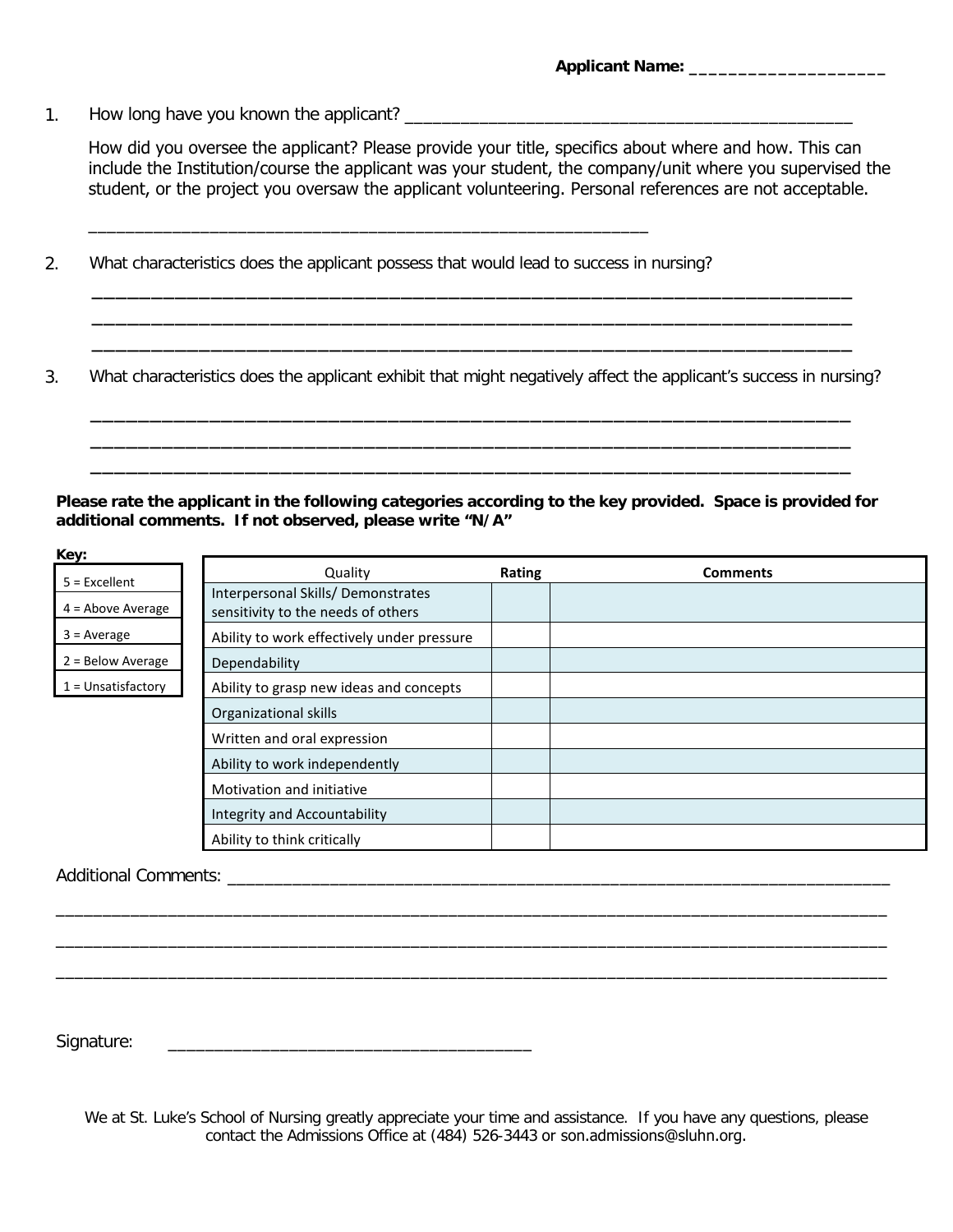

# **Recommendation Form ONLY for Applicants from Other Registered Nursing Programs**

**This form is required for applicants who have taken courses leading to RN licensure.**

# **Applicant to complete this section** (Please print or type)

#### **Directions to applicant:**

1) Print out the two pages of this form.

2) Fill out this section of page one, and the applicant name at the top of page two.

3) If you waive your right to read the recommendation, hand the document to either the Director of the Nursing Program you were enrolled in, or your most recent Nursing instructor, with a pre-addressed, pre-stamped envelope to send directly to St. Luke's School of Nursing (address below). The person writing the recommendation **must** send the form in, and is not permitted to hand completed forms to you for submission.

4) If you do not waive your right to read the references, you are permitted to view and send the completed form to the St. Luke's School of Nursing.

**Applicant Name:** \_\_\_\_\_\_\_\_\_\_\_\_\_\_\_\_\_\_\_\_\_\_\_\_\_\_\_\_\_\_\_\_\_\_\_\_\_\_\_\_ Director of Nursing Program **Address: \_\_\_\_\_\_\_\_\_\_\_\_\_\_\_\_\_\_\_\_\_\_\_\_\_\_\_\_\_\_\_\_\_\_** Nursing Instructor

**Professional Reference Type**

In compliance with the Family Educational Rights and Privacy Act of 1974, students who are offered admission and matriculate to St. Luke's School of Nursing have a right to inspect and review this letter of reference. Students must **check one** of the following and sign where indicated:

\_\_\_\_\_ **I understand that this evaluation will be confidential (I DO NOT wish to read it), therefore I waive my right. I understand that by checking this option, the person writing the reference must send the forms to St. Luke's School of Nursing directly.**

\_\_\_\_\_ **I wish to read this evaluation, therefore I DO NOT waive my right.**

 **\_\_\_\_\_\_\_\_\_\_\_\_\_\_\_\_\_\_\_\_\_\_\_\_\_\_\_\_\_\_\_\_\_\_**

I understand that the School of Nursing does not require that I waive my right of access as a requirement or condition for admission.

example of Applicant and the Signature of Applicant and the Signature of Applicant Date

# **Reference to complete this section:**

The applicant named above is a candidate for admission to St. Luke's School of Nursing. We ask that you complete this form in the knowledge that pursuant to the Family Educational Rights and Privacy Act of 1974, matriculating students do have access to their educational records which may include forms such as this one, unless the student has waived in writing, his or her right to inspect and review this form as provided above. The School of Nursing does not provide access to educational records to applicants, those students who are denied admission, or those students who decline an offer of admission.

# **DIRECTIONS FOR COMPLETION AND SUBMISSION:**

Please complete the information below in consideration for the applicant listed above. St. Luke's School of Nursing takes all references under careful consideration. When the form is completed, please mail directly to:

# **St. Luke's School of Nursing: Admissions** • **801 Ostrum Street, Bethlehem, PA 18015**

|          | (Please print or type)                        |             |  |
|----------|-----------------------------------------------|-------------|--|
|          |                                               |             |  |
| Address: | <u> 1980 - Andrea Andrew Maria (h. 1980).</u> |             |  |
|          |                                               |             |  |
|          |                                               | Page 1 of 2 |  |